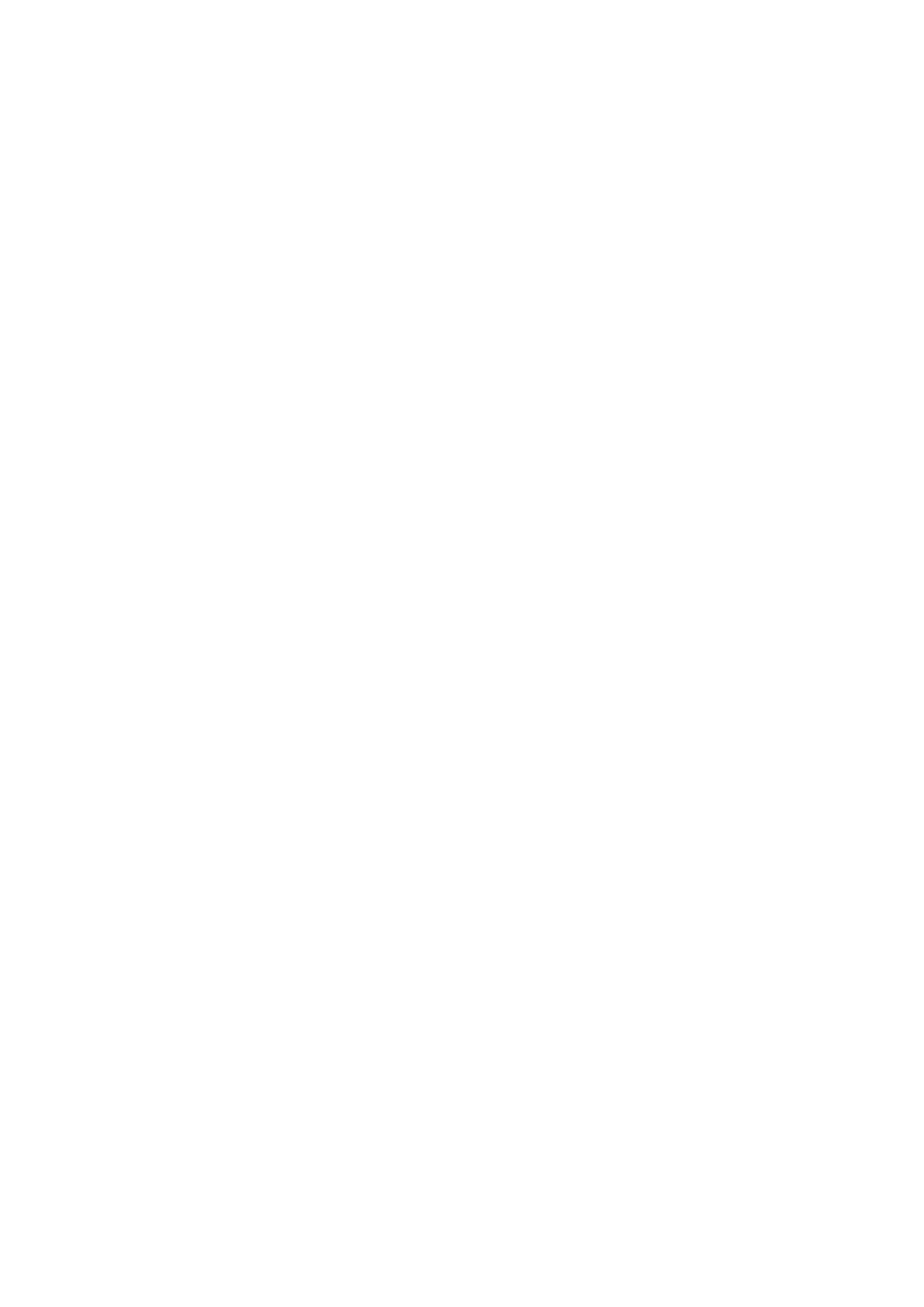<span id="page-2-0"></span>

# **Court Procedures Amendment Rules 2008 (No 3)**

**Subordinate Law SL2008-50** 

made under the

**Court Procedures Act 2004** 

## **Contents**

|    |                        | Page |
|----|------------------------|------|
| 1  | Name of rules          |      |
| 2  | Commencement           |      |
| 3  | Legislation amended    |      |
| 4  | Rule 1701 (2), note 2  |      |
| 5  | New rule 1740          |      |
| 6  | New division 4.2.1A    | 2    |
| 7  | Rule 6200 (3) and note | 3    |
| 8  | New rule 6603A         | 3    |
| 9  | Rule 6606 (4)          | 3    |
| 10 | Schedule 3             | 4    |
|    |                        |      |

J2008-619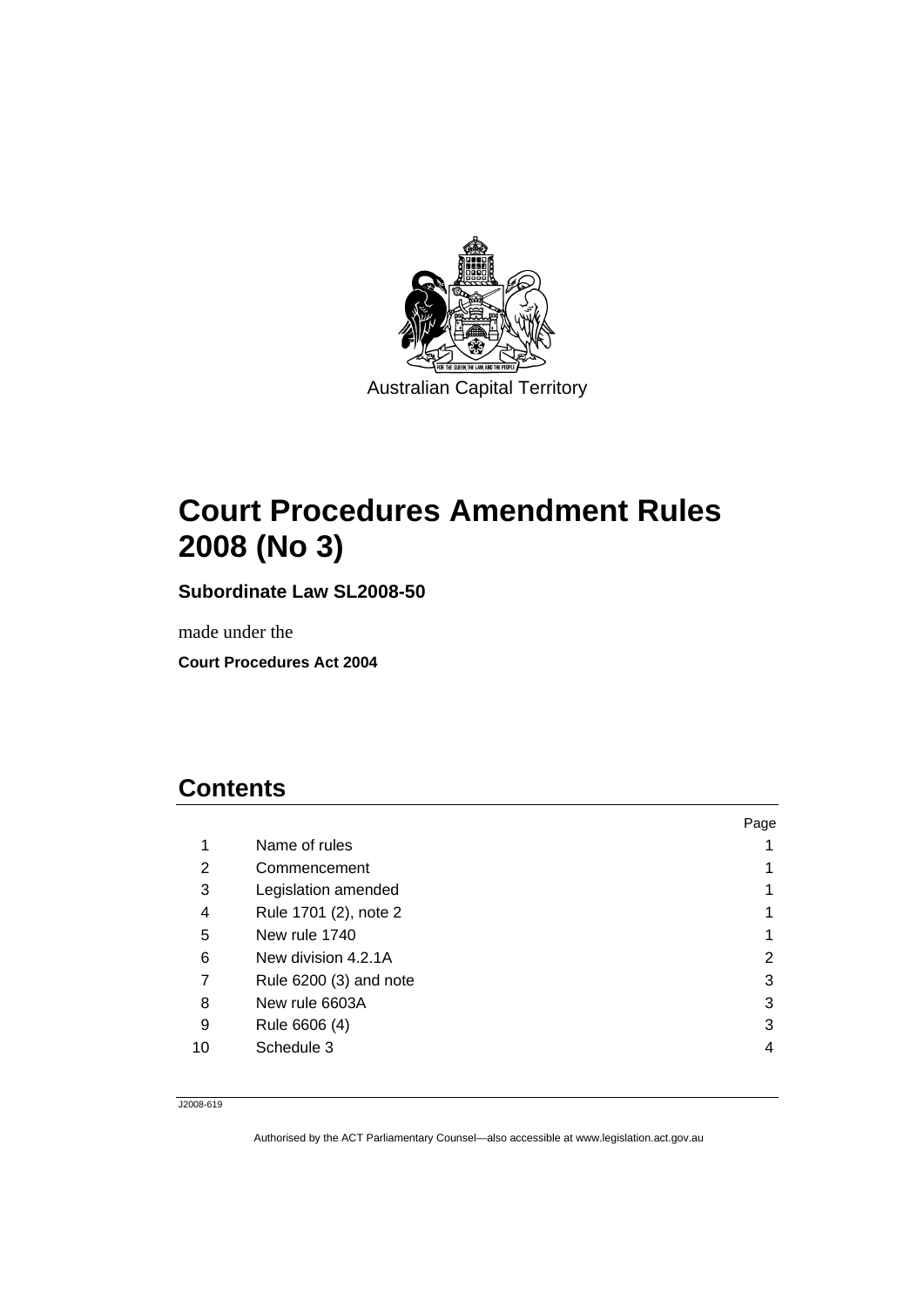|    |                                                                      | Page |
|----|----------------------------------------------------------------------|------|
| 11 | Schedule 6, rule 1.3 (1) and (2)                                     | 6    |
| 12 | Schedule 6, rule 1.5, new definition of Cross-Border Insolvency Act  | 6    |
| 13 | Schedule 6, rule 1.5, definition of defendant                        | 6    |
| 14 | Schedule 6, rule 1.5, new definition of Model Law                    |      |
| 15 | Schedule 6, rule 1.5, definition of plaintiff                        |      |
| 16 | Schedule 6, new part 6.15A                                           |      |
| 17 | Dictionary, new definitions of Cross-Border Insolvency Act and Model |      |
|    | Law                                                                  | 14   |

**Contents** 

contents 2 Court Procedures Amendment Rules 2008 (No 3)

SL2008-50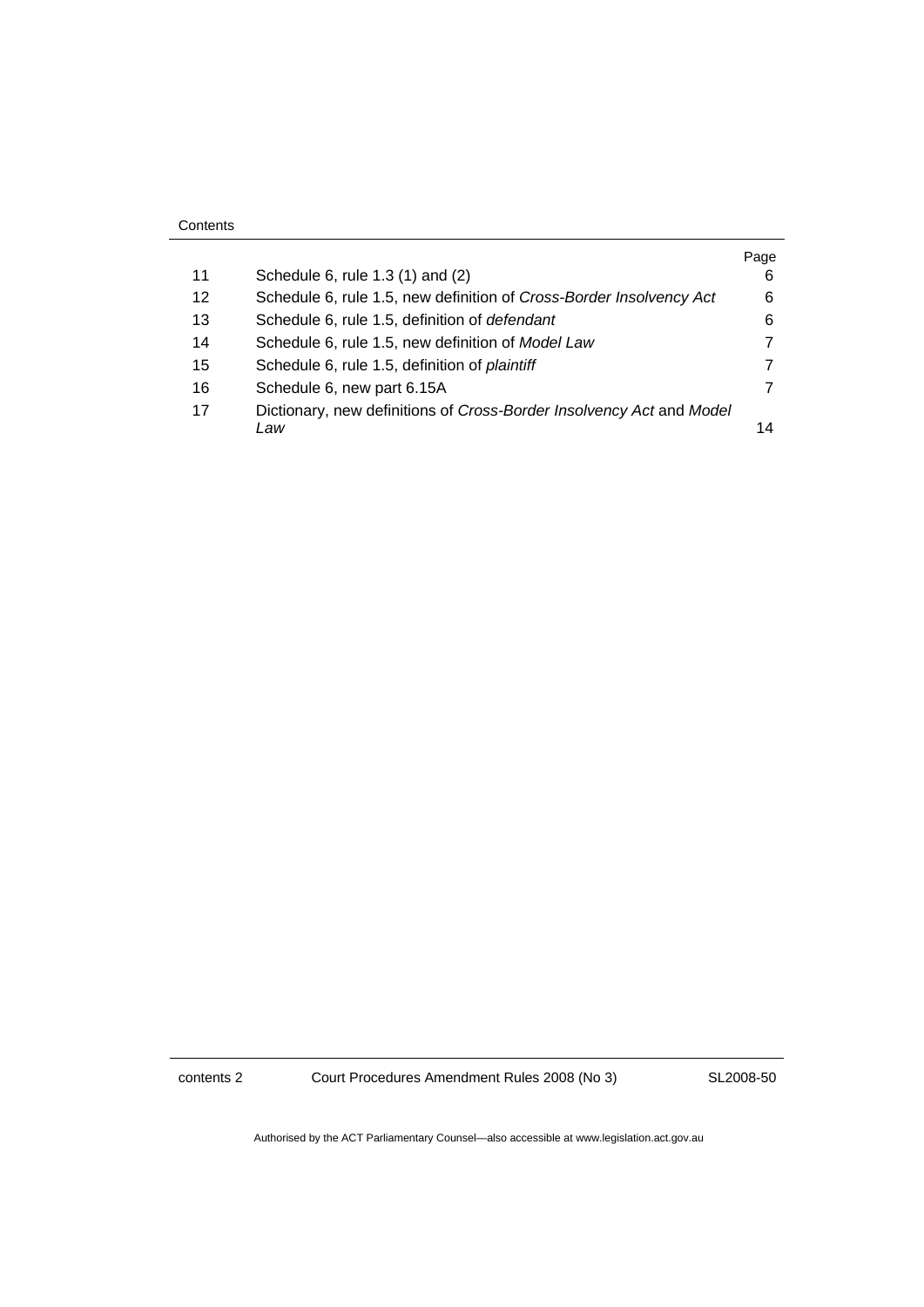|                                                  | These rules are the Court Procedures Amendment Rules 2008<br>(No 3).                                                                                                                                                                                                                                                                                                                                                                                                                                                           |
|--------------------------------------------------|--------------------------------------------------------------------------------------------------------------------------------------------------------------------------------------------------------------------------------------------------------------------------------------------------------------------------------------------------------------------------------------------------------------------------------------------------------------------------------------------------------------------------------|
| $\overline{2}$                                   | <b>Commencement</b>                                                                                                                                                                                                                                                                                                                                                                                                                                                                                                            |
| (1)                                              | These rules (other than rule 6) commence on 1 January 2009.                                                                                                                                                                                                                                                                                                                                                                                                                                                                    |
|                                                  | The naming and commencement provisions automatically commence on<br><b>Note</b><br>the notification day (see Legislation Act, $s$ 75 (1)).                                                                                                                                                                                                                                                                                                                                                                                     |
| (2)                                              | Rule 6 commences on the commencement of the Crimes Legislation<br>Amendment Act 2008, amendment 1.65.                                                                                                                                                                                                                                                                                                                                                                                                                          |
| $\overline{3}$                                   | <b>Legislation amended</b>                                                                                                                                                                                                                                                                                                                                                                                                                                                                                                     |
|                                                  | These rules amend the <i>Court Procedures Rules</i> 2006.                                                                                                                                                                                                                                                                                                                                                                                                                                                                      |
| $\overline{\mathbf{4}}$<br>Rule 1701 (2), note 2 |                                                                                                                                                                                                                                                                                                                                                                                                                                                                                                                                |
|                                                  | substitute                                                                                                                                                                                                                                                                                                                                                                                                                                                                                                                     |
|                                                  | The costs of the proceeding include the costs of an application in the<br>Note 2<br>proceeding, unless the court otherwise orders (see r 1721 (2) (Costs—<br>general rule)).                                                                                                                                                                                                                                                                                                                                                   |
| 5                                                | New rule 1740                                                                                                                                                                                                                                                                                                                                                                                                                                                                                                                  |
|                                                  | in division 2.17.2, insert                                                                                                                                                                                                                                                                                                                                                                                                                                                                                                     |
| 1740                                             | Costs-fixed costs for winding-up application                                                                                                                                                                                                                                                                                                                                                                                                                                                                                   |
| (1)                                              | This rule applies to an application to wind up a company under<br>schedule 6, part 6.5 (Winding-up proceedings (including oppression<br>$\mathbf{1}^{\prime}$ $\mathbf{1}$ $\mathbf{1}^{\prime}$ $\mathbf{1}^{\prime}$ $\mathbf{1}^{\prime}$ $\mathbf{1}^{\prime}$ $\mathbf{1}^{\prime}$ $\mathbf{1}^{\prime}$ $\mathbf{1}^{\prime}$ $\mathbf{1}^{\prime}$ $\mathbf{1}^{\prime}$ $\mathbf{1}^{\prime}$ $\mathbf{1}^{\prime}$ $\mathbf{1}^{\prime}$ $\mathbf{1}^{\prime}$ $\mathbf{1}^{\prime}$ $\mathbf{1}^{\prime}$ $\mathbf$ |

- proceedings where winding-up is sought)) if—
	- (a) the court orders the company to be wound up; or
	- (b) the applicant discontinues the application on a condition that the company pay an amount to the applicant.

SL2008-50

<span id="page-4-0"></span>**1 Name of rules** 

Court Procedures Amendment Rules 2008 (No 3)

page 1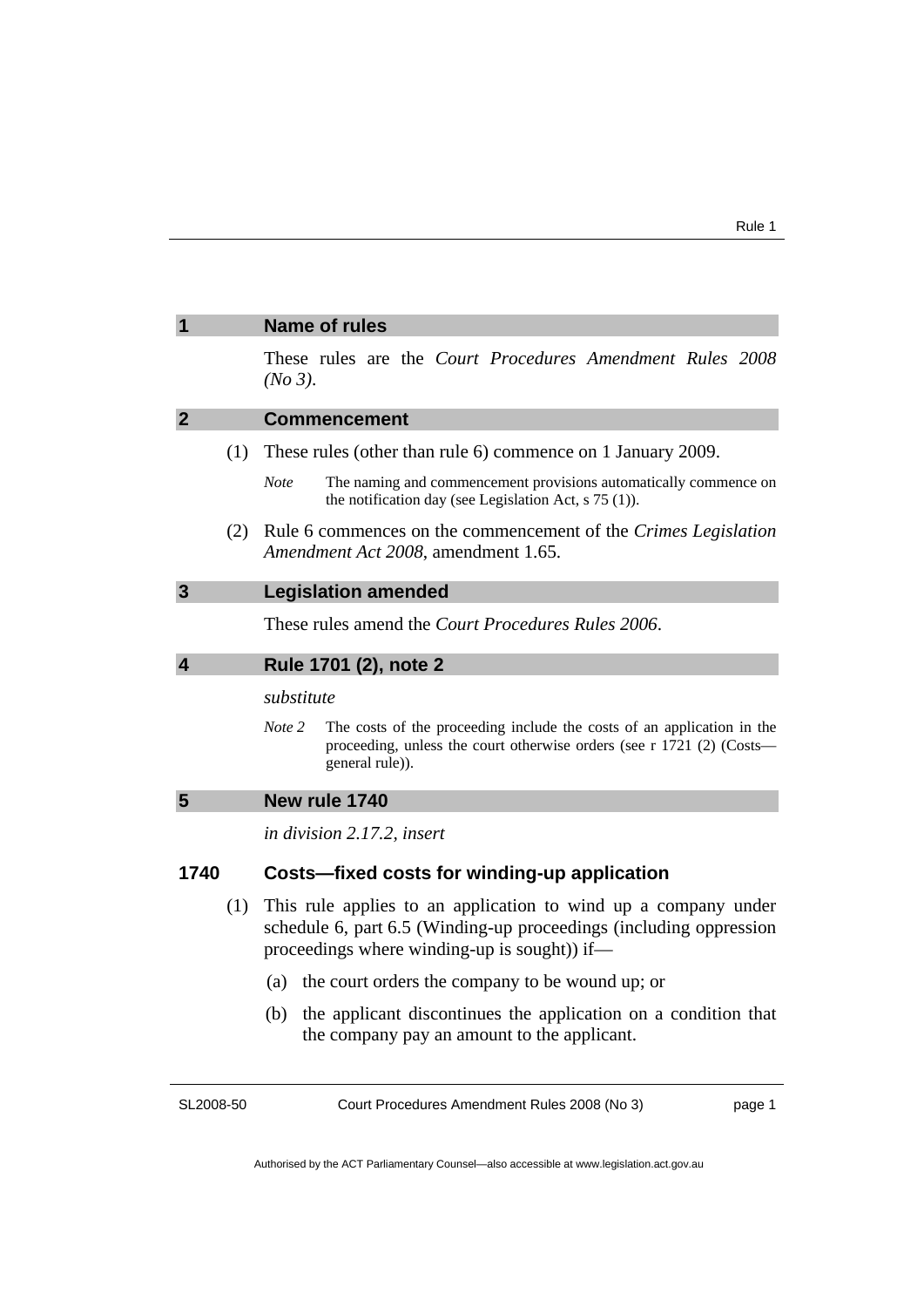- <span id="page-5-0"></span> (2) The applicant's costs and disbursements (plus any filing and service fees actually paid) must be allowed without assessment if the costs and disbursements claimed (other than any filing and service fees actually paid) are not more than the costs amount applying, from time to time, under schedule 3, part 3.3 (Company winding-up).
- (3) The costs allowed under subrule (2) are inclusive of any GST payable in relation to the work.
- (4) However, the costs payable to a party are reduced by the amount of any input tax credit for GST to which the party is entitled in relation to the party's costs.
- (5) The applicant's costs and disbursements must be agreed or assessed if the costs and disbursements claimed (other than any filing and service fees actually paid) are more than the costs amount applying, from time to time, under schedule 3, part 3.3 (Company winding-up).

*Note* See r 1702 (Costs—agreement about costs).

## **6 New division 4.2.1A**

*insert* 

## **Division 4.2.1A Magistrates Court criminal proceedings—prosecution evidence in committal proceedings**

## **4305 Prosecution evidence to be given to accused etc— Magistrates Court Act, s 90**

- (1) For the *Magistrates Court Act 1930*, section 90 (2), the period within which the informant must serve the documents on the accused person before the date set for the committal hearing is—
	- (a) 28 days; or
	- (b) if the court orders another period—the period ordered.

page 2 Court Procedures Amendment Rules 2008 (No 3)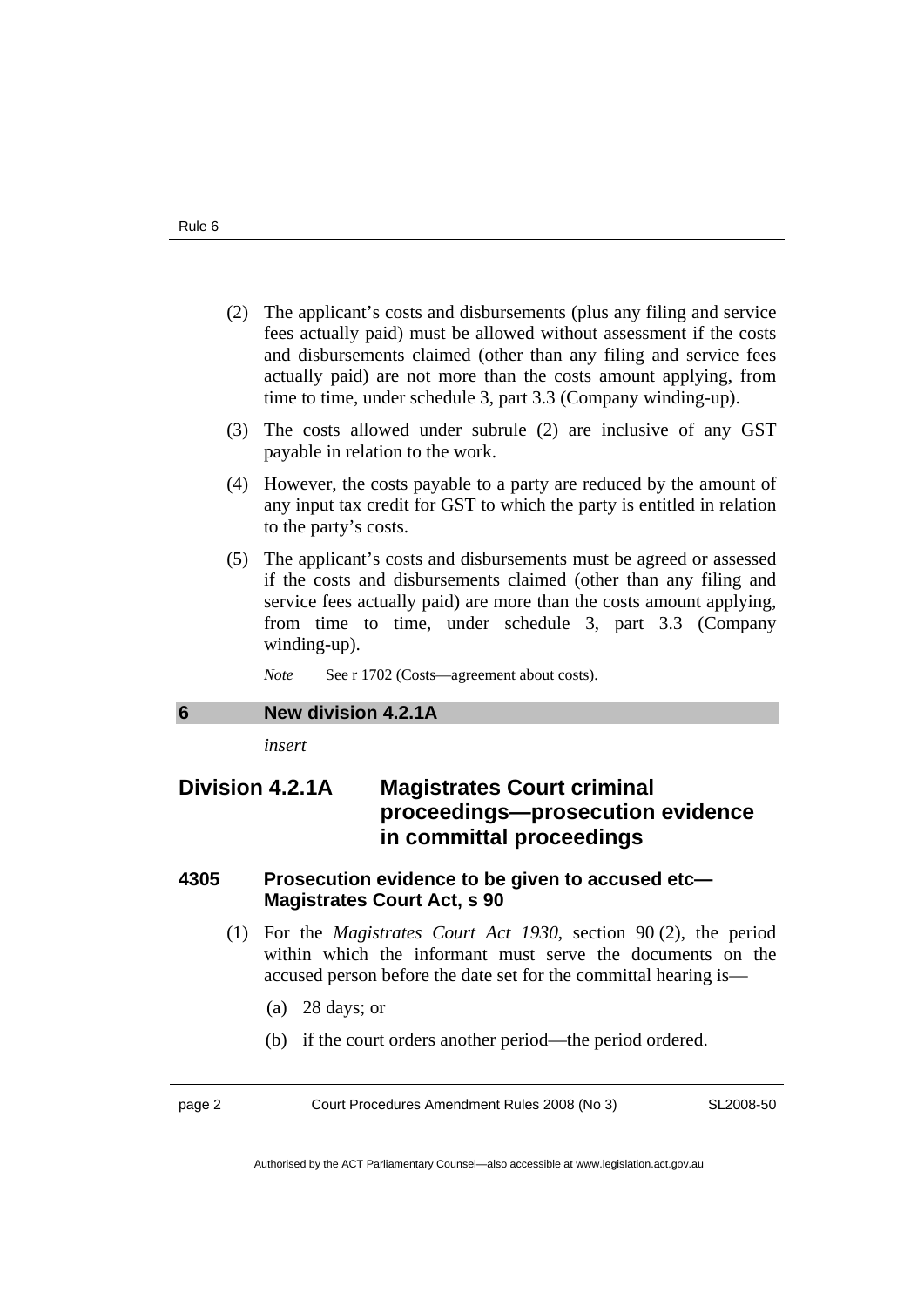- <span id="page-6-0"></span> (2) For the *Magistrates Court Act 1930*, section 90 (3), the period within which a copy of the documents mentioned in subrule (1) must be filed in the court is—
	- (a) 28 days; or
	- (b) if the court orders another period—the period ordered.

## **7 Rule 6200 (3) and note**

#### *substitute*

- (3) However, the master may not exercise the jurisdiction of the Supreme Court to hear or decide an appeal from an interlocutory order of the master.
	- *Note* Appeals from non-interlocutory orders of the master are to the Court of Appeal (see *Supreme Court Act 1933*, s 9 (2) (b)).

### **8 New rule 6603A**

*insert* 

## **6603A Subpoena—change of date for attendance of production**

- (1) The issuing party may give the addressee notice of a date or time later than the date or time stated in a subpoena as the date or time for attendance or production or both.
- (2) If notice is given under subrule (1), the subpoena applies as if the date or time for attendance or production under the subpoena were the date or time stated in the notice.

## **9 Rule 6606 (4)**

*substitute* 

- (4) The addressee must comply with a subpoena to produce—
	- (a) by attending at the date, time and place stated for production or, if the addressee has received a notice under rule 6603A, at the later date or time, and producing the subpoena or a copy of

SL2008-50

Court Procedures Amendment Rules 2008 (No 3)

page 3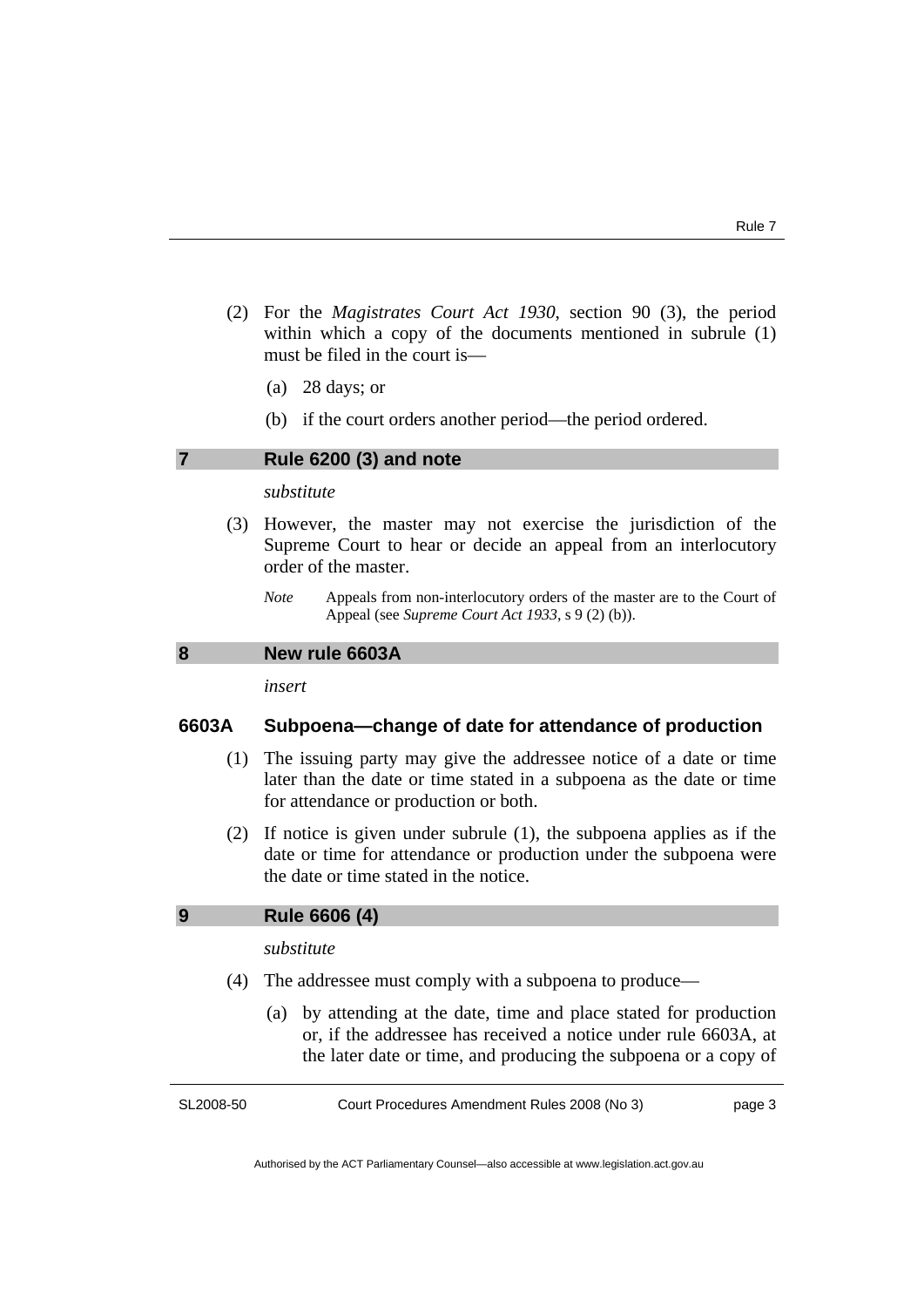<span id="page-7-0"></span>it and the document or thing to the court or the person authorised to take evidence in the proceeding; or

 (b) by delivering or sending the subpoena or a copy of it and the document or thing to the registrar at the address stated for the purpose in the subpoena, so that they are received not later than 2 days before the date stated in the subpoena for attendance and production or, if the addressee has received notice under rule 6603A, before the later date.

### **10 Schedule 3**

*substitute* 

## **Schedule 3 Costs amount—debts, liquidated demands and company windings-up**

## **Part 3.1 Claim for debt or liquidated demand**

(see r 51, r 304, r 1102 and r 1104)

#### **Table 3.1 Prescribed costs amount—claim for debt or liquidated demand**

| column 1 | column 2                                                           | column 3               |
|----------|--------------------------------------------------------------------|------------------------|
| item     | court and amount claimed                                           | prescribed amount (\$) |
|          | Magistrates Court—less than \$10 000                               | 330.00                 |
|          | Magistrates Court—not less than \$10 000<br>but less than \$25 000 | 670.00                 |
|          | Magistrates Court—not less than \$25 000<br>but less than \$40 000 | 800.00                 |

page 4 Court Procedures Amendment Rules 2008 (No 3)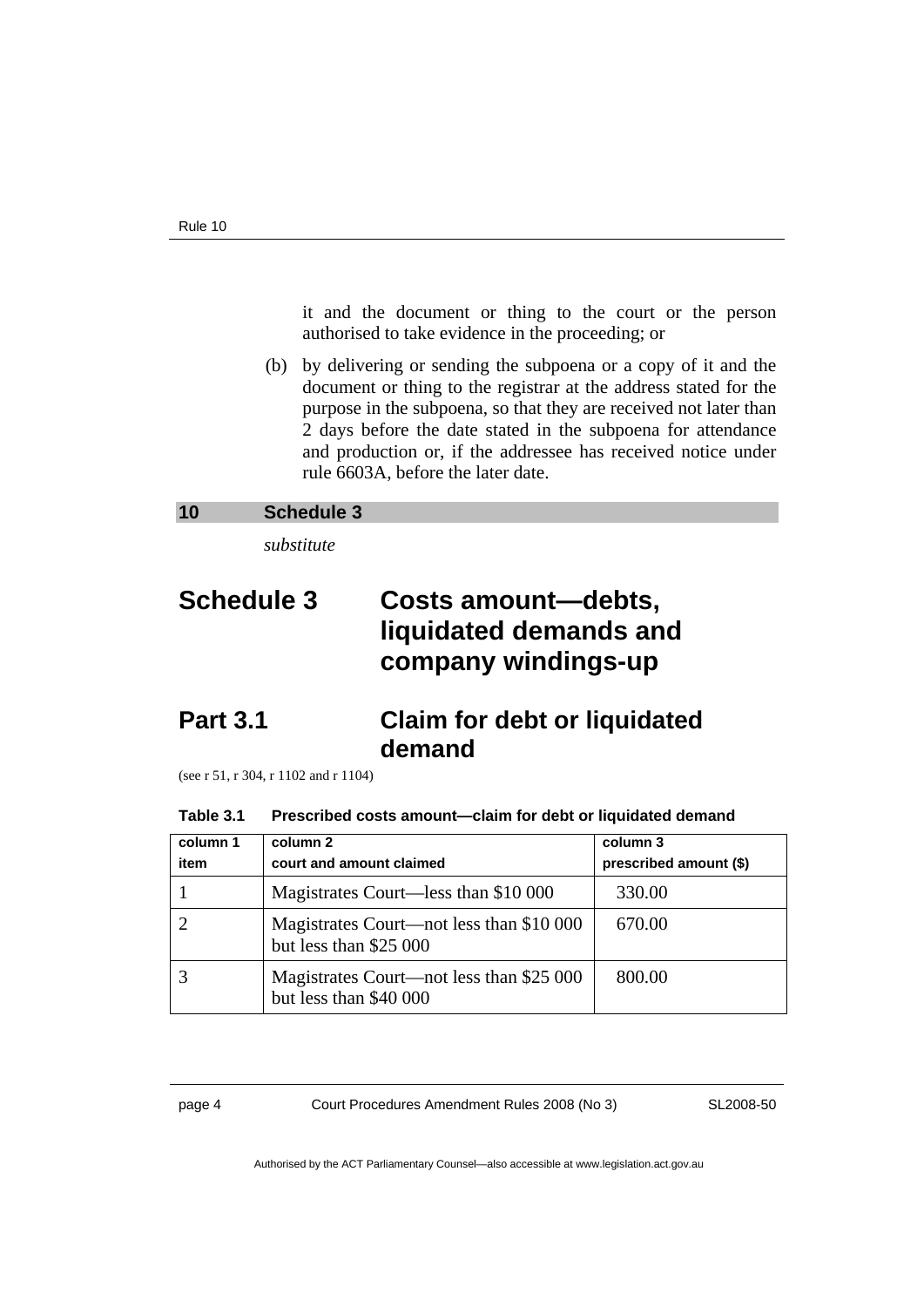| column 1<br>item | column 2<br>court and amount claimed                               | column 3<br>prescribed amount (\$) |
|------------------|--------------------------------------------------------------------|------------------------------------|
|                  | Magistrates Court—not less than \$40 000<br>but less than \$50 000 | 900.00                             |
|                  | Supreme Court—any amount                                           | 1 000.00                           |

## **Part 3.2 Default judgment**

(see r 1121)

### **Table 3.2 Prescribed costs amount—default judgment**

| column 1<br>item | column 2<br>court and amount claimed                               | column 3<br>prescribed amount (\$) |
|------------------|--------------------------------------------------------------------|------------------------------------|
|                  | Magistrates Court—less than \$10 000                               | 500.00                             |
|                  | Magistrates Court—not less than \$10 000<br>but less than \$25 000 | 1 000.00                           |
|                  | Magistrates Court—not less than \$25 000<br>but less than \$40 000 | 1 200.00                           |
|                  | Magistrates Court—not less than \$40 000<br>but less than \$50 000 | 1 350.00                           |
|                  | Supreme Court—any amount                                           | 1 500.00                           |

## **Part 3.3 Company winding-up**

(see r 1740)

## **Table 3.3 Prescribed costs amount—company winding-up**

| column 1 | column 2               |
|----------|------------------------|
| item     | prescribed amount (\$) |
|          | 3 400.00               |

SL2008-50

Court Procedures Amendment Rules 2008 (No 3)

page 5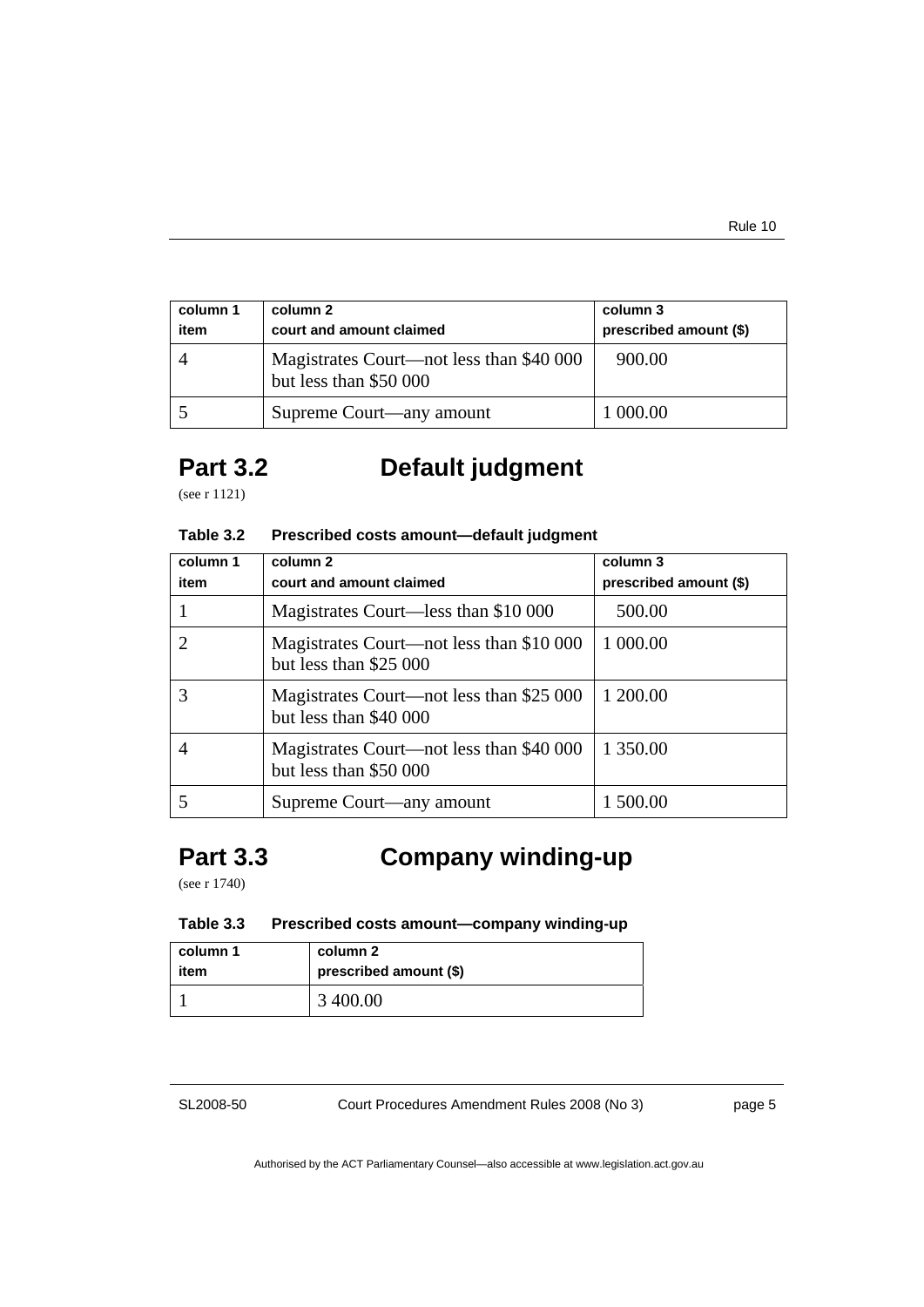### <span id="page-9-0"></span>**11 Schedule 6, rule 1.3 (1) and (2)**

#### *substitute*

- (1) Unless the Supreme Court otherwise orders—
	- (a) this schedule applies to a proceeding in the court under the Corporations Act, or the ASIC Act, that is started on or after 12 November 2003; and
	- (b) part 6.15A applies to a proceeding in the court under the Cross-Border Insolvency Act.
- (2) The other provisions of these rules apply, as far as they are relevant and not inconsistent with this schedule—
	- (a) to a proceeding in the Supreme Court under the Corporations Act, or the ASIC Act, that is started on or after 12 November 2003; and
	- (b) to a proceeding in the court under the Cross-Border Insolvency Act that is started on or after the commencement of part 6.15A.

## **12 Schedule 6, rule 1.5, new definition of** *Cross-Border Insolvency Act*

#### *insert*

*Cross-Border Insolvency Act* means the *Cross-Border Insolvency Act 2008* (Cwlth) including, unless the contrary intention appears, the Model Law.

## **13 Schedule 6, rule 1.5, definition of** *defendant*

#### *substitute*

*defendant* means a person against whom relief (except interlocutory relief) is claimed under the Corporations Act, the ASIC Act or the Cross-Border Insolvency Act, whether in the originating process or not.

page 6 Court Procedures Amendment Rules 2008 (No 3)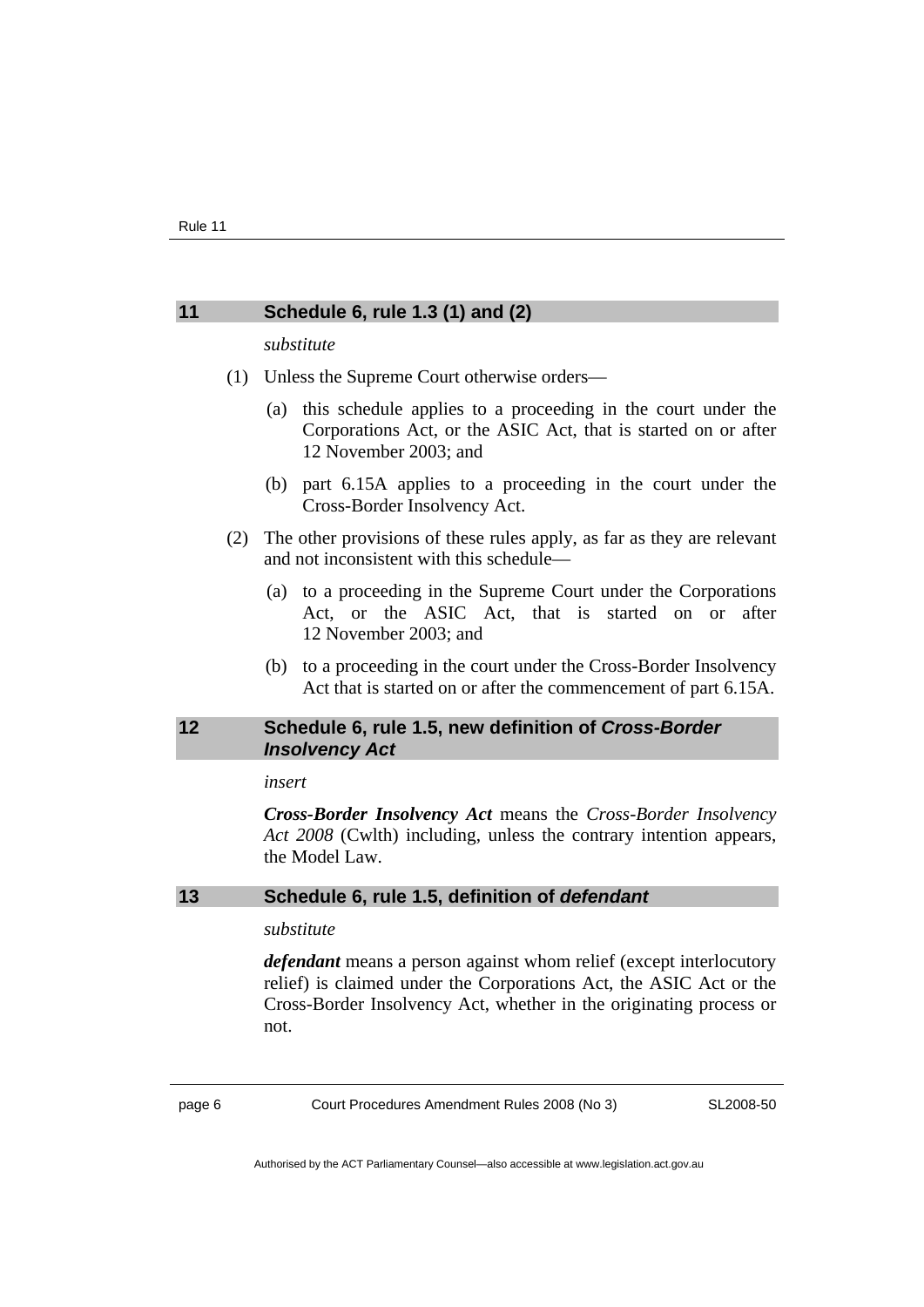#### <span id="page-10-0"></span>**14 Schedule 6, rule 1.5, new definition of** *Model Law*

*insert* 

*Model Law* means the Model Law on Cross-Border Insolvency of the United Nations Commission on International Trade Law, the English text of which is set out in the Cross-Border Insolvency Act, schedule 1, with the modifications set out in that Act, part 2.

#### **15 Schedule 6, rule 1.5, definition of plaintiff**

#### *substitute*

*plaintiff* means a person claiming relief (except interlocutory relief) under the Corporations Act, the ASIC Act or the Cross-Border Insolvency Act, whether in the originating process or not.

#### **16 Schedule 6, new part 6.15A**

*insert* 

## **Part 6.15A Proceedings under the Cross-Border Insolvency Act**

#### **15A.1 Application—pt 6.15A and other rules**

Unless the court otherwise orders—

- (a) this part applies to a proceeding in the court, under the Cross-Border Insolvency Act, involving a debtor other than an individual; and
- (b) the rules (other than this part) apply to a proceeding in the court under the Cross-Border Insolvency Act if they are relevant and not inconsistent with this part.
- *Note Cross-Border Insolvency Act*—see r 1.5.

SL2008-50

Court Procedures Amendment Rules 2008 (No 3)

page 7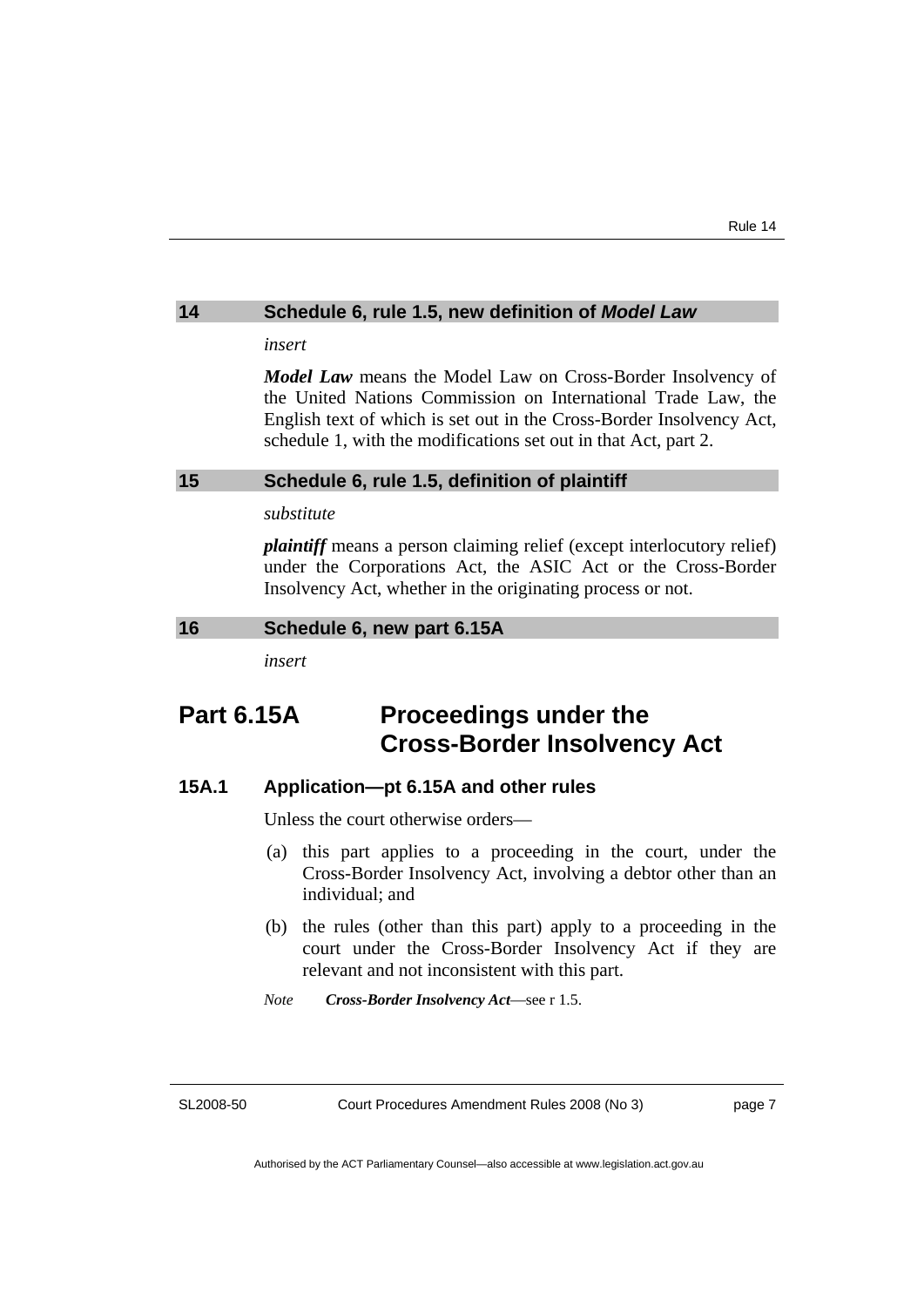## **15A.2 Terms used in Cross-Border Insolvency Act**

- (1) Unless the contrary intention appears, a term that is used in this part and in the Cross-Border Insolvency Act, whether or not a particular meaning is given to the term by the Cross-Border Insolvency Act, has the same meaning in this part as it has in the Cross-Border Insolvency Act.
	- *Note* The following terms used in this part (including in the notes to this part) are defined in the Model Law as having the following meanings:

*establishment* means any place of operations where the debtor carries out a non-transitory economic activity with human means and goods or services.

*foreign court* means a judicial or other authority competent to control or supervise a foreign proceeding.

*foreign main proceeding* means a foreign proceeding taking place in the State where the debtor has the centre of its main interests.

*foreign non-main proceeding* means a foreign proceeding, other than a foreign main proceeding, taking place in a State where the debtor has an establishment within the meaning of subparagraph (f) of the present article.

*foreign proceeding* means a collective judicial or administrative proceeding in a foreign State, including an interim proceeding, pursuant to a law relating to insolvency in which proceeding the assets and affairs of the debtor are subject to control or supervision by a foreign court, for the purpose of reorganisation or liquidation.

*foreign representative* means a person or body, including one appointed on an interim basis, authorised in a foreign proceeding to administer the reorganisation or the liquidation of the debtor's assets or affairs or to act as a representative of the foreign proceeding.

 (2) This part is to be interpreted in a way that gives effect to the Cross-Border Insolvency Act.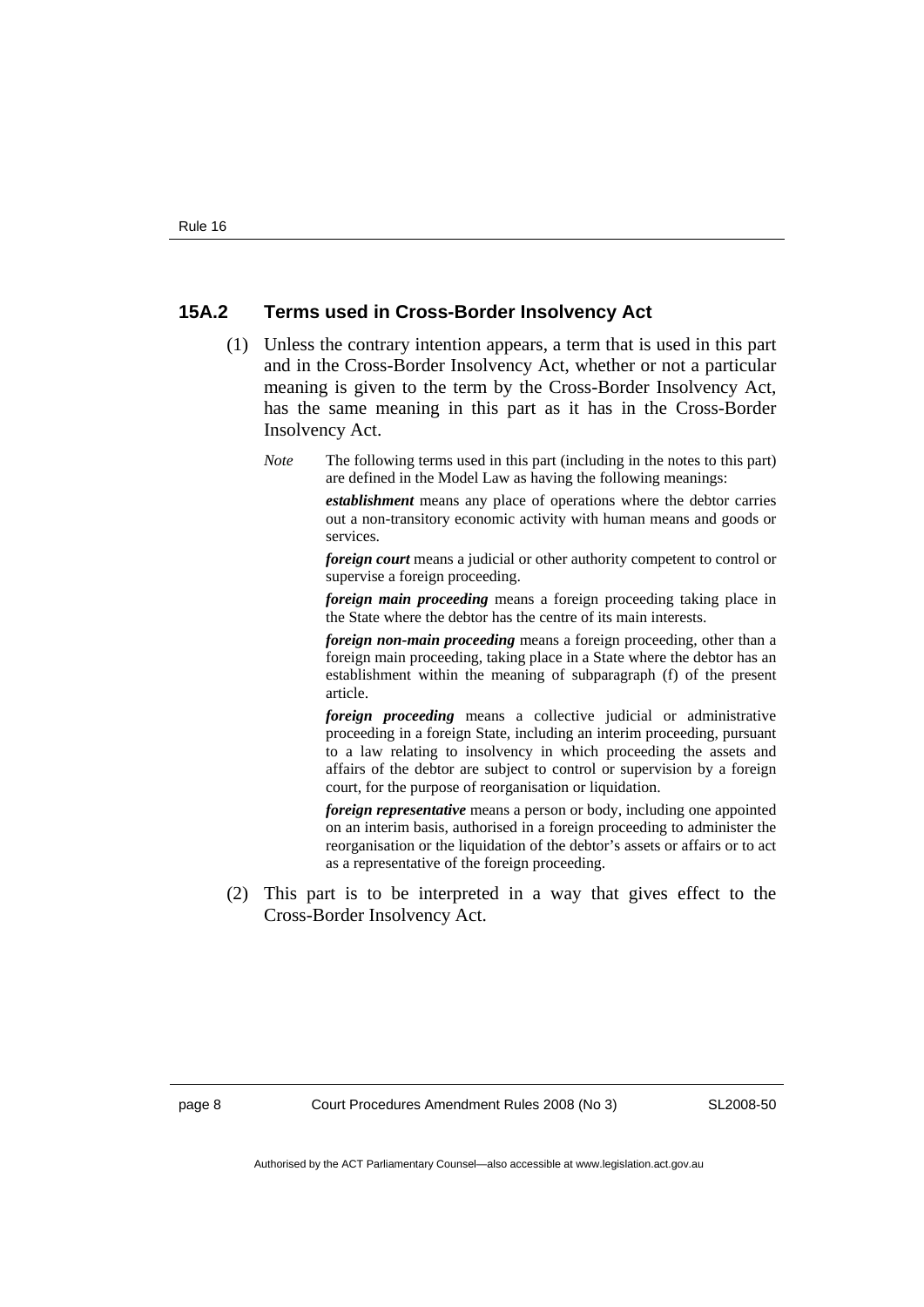## **15A.3 Application for recognition**

 (1) An application by a foreign representative for recognition of a foreign proceeding under the Model Law, article 15 must be made by filing an originating process.

*Note* See approved form 2 (Originating process).

- (2) The originating process must—
	- (a) be accompanied by the statements mentioned in the Model Law, article 15 and the Cross-Border Insolvency Act, section 13; and
	- (b) name the foreign representative as the plaintiff and the debtor as the defendant; and
	- (c) be accompanied by an affidavit verifying the matters mentioned in the Model Law, article 15, paragraphs 2 and 3 and the Cross-Border Insolvency Act, section 13.
- (3) When filing the originating process, the foreign representative must file, but need not serve, an interlocutory process seeking directions as to service, and the court may give any directions about service, and make any incidental orders, that it considers just.

*Note* See approved form 3 (Interlocutory process).

- (4) The plaintiff must serve a copy of the originating process and the other documents mentioned in subrule (2)—
	- (a) unless the court otherwise orders, in accordance with subrule 2.7 (1); and
	- (b) on any other people the court may direct at the hearing of the interlocutory process.
- (5) A person who intends to appear before the court at the hearing of an application for recognition must file and serve the documents mentioned in rule 2.9.

SL2008-50

page 9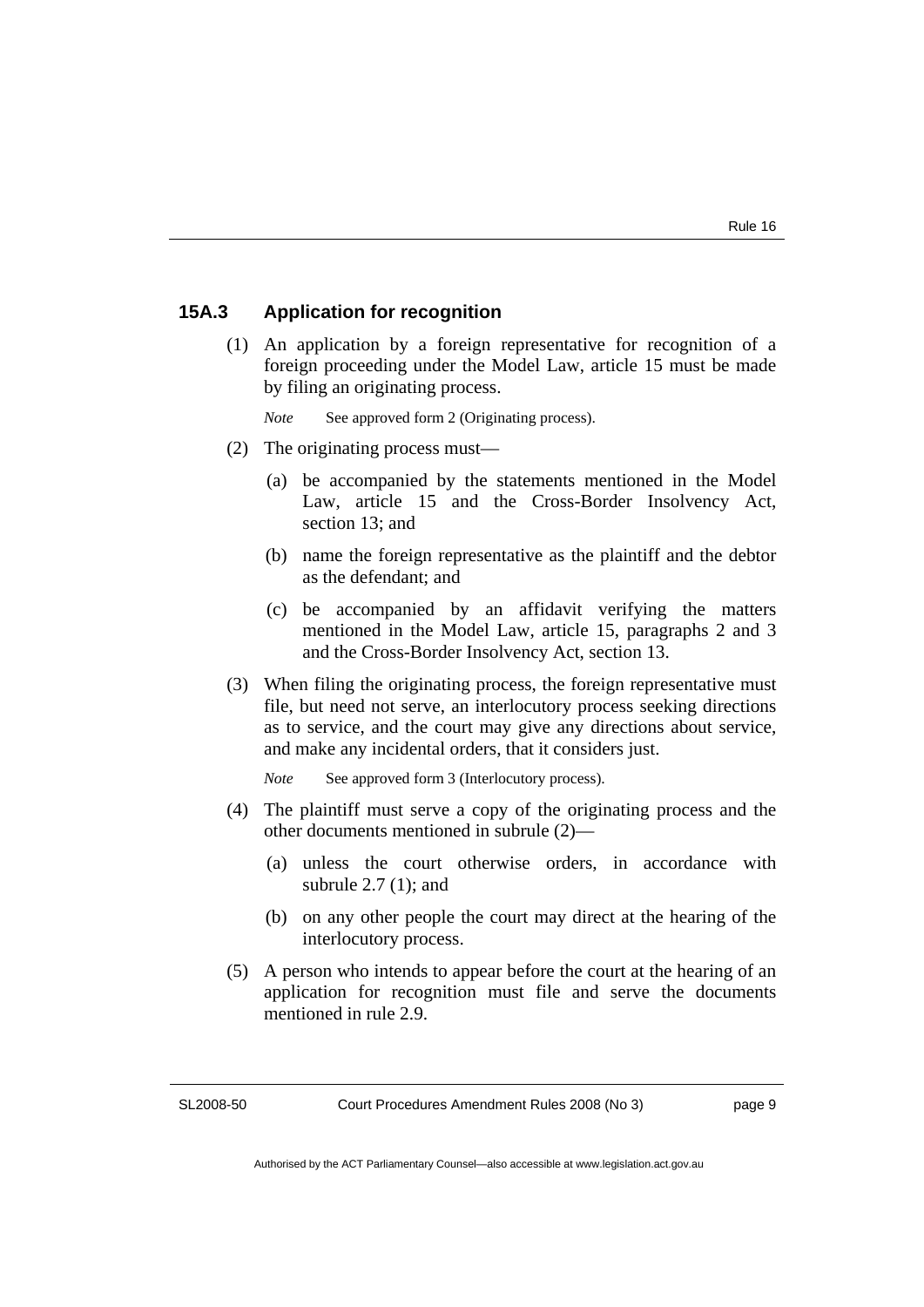## **15A.4 Application for provisional relief under Model Law, art 19**

 (1) Any application by the plaintiff for provisional relief under the Model Law, article 19 must be made by filing an interlocutory process.

*Note* See approved form 3 (Interlocutory process).

 (2) Unless the court otherwise orders, the interlocutory process and any supporting affidavit must be served in accordance with subrule 2.7 (2).

#### **15A.5 Official liquidator's consent to act**

If the relief sought in an application under the Model Law, article 15 includes an application for an order under article 19 or 21 to entrust the distribution of the debtor's assets to a person designated by the court (other than the foreign representative) then, unless the court otherwise orders, the person must—

- (a) be an official liquidator; and
- (b) have filed a consent to act that states an address for service for the person within Australia.
- *Note* See approved form 19 (Consent to act as designated person).

#### **15A.6 Notice of filing application for recognition**

- (1) Unless the court otherwise orders, the plaintiff in a proceeding mentioned in rule 15A.3 must—
	- (a) send a notice of filing the application to each person whose claim to be a creditor of the defendant is known to the plaintiff; and
	- (b) publish a notice of filing the application for recognition of a foreign proceeding in accordance with rule 2.11.
	- *Note* See approved form 20 (Notice of filing of application for recognition of foreign proceeding).

page 10 Court Procedures Amendment Rules 2008 (No 3)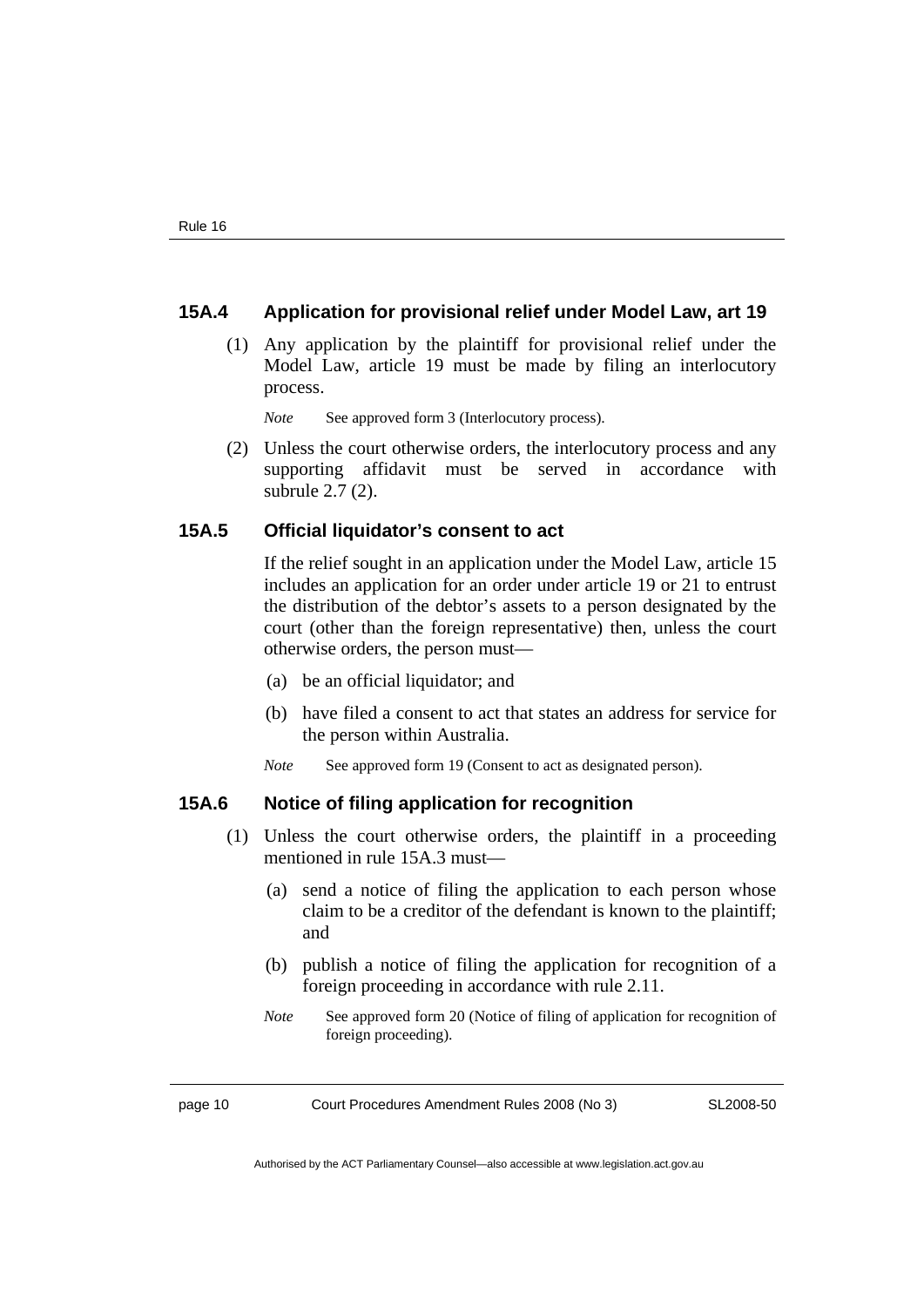(2) The court may direct the plaintiff to publish the notice in a daily newspaper circulating generally in any State or Territory not described in rule 2.11.

## **15A.7 Notice of order for recognition, withdrawal etc**

- (1) If the court makes an order for recognition of a foreign proceeding under the Model Law, article 17 or makes any order under the Model Law, article 19 or 21, the plaintiff must, as soon as practicable after the order is made, do all of the following:
	- (a) have the order entered;
	- (b) serve a copy of the entered order on the defendant;
	- (c) send a notice of the making of the order to each person whose claim to be a creditor of the defendant is known to the plaintiff;
		- *Note* See approved form 21 (Notice of making of order under the Cross-Border Insolvency Act 2008).
	- (d) publish the notice of the making of the order in accordance with rule 2.11.
- (2) The court may direct the plaintiff to publish the notice in a daily newspaper circulating generally in any state or territory not described in rule 2.11.
- (3) If the application for recognition is dismissed or withdrawn, the plaintiff must, as soon as practicable, do all of the following:
	- (a) for a dismissal—have the order of dismissal entered;
	- (b) serve a copy of the entered order of dismissal, or notice of the withdrawal, on the defendant;
	- (c) send a notice of the dismissal or withdrawal to each person whose claim to be a creditor of the defendant is known to the plaintiff;
		- *Note* See approved form 22 (Notice of dismissal or withdrawal of application for recognition of foreign proceeding).

SL2008-50

Court Procedures Amendment Rules 2008 (No 3)

page 11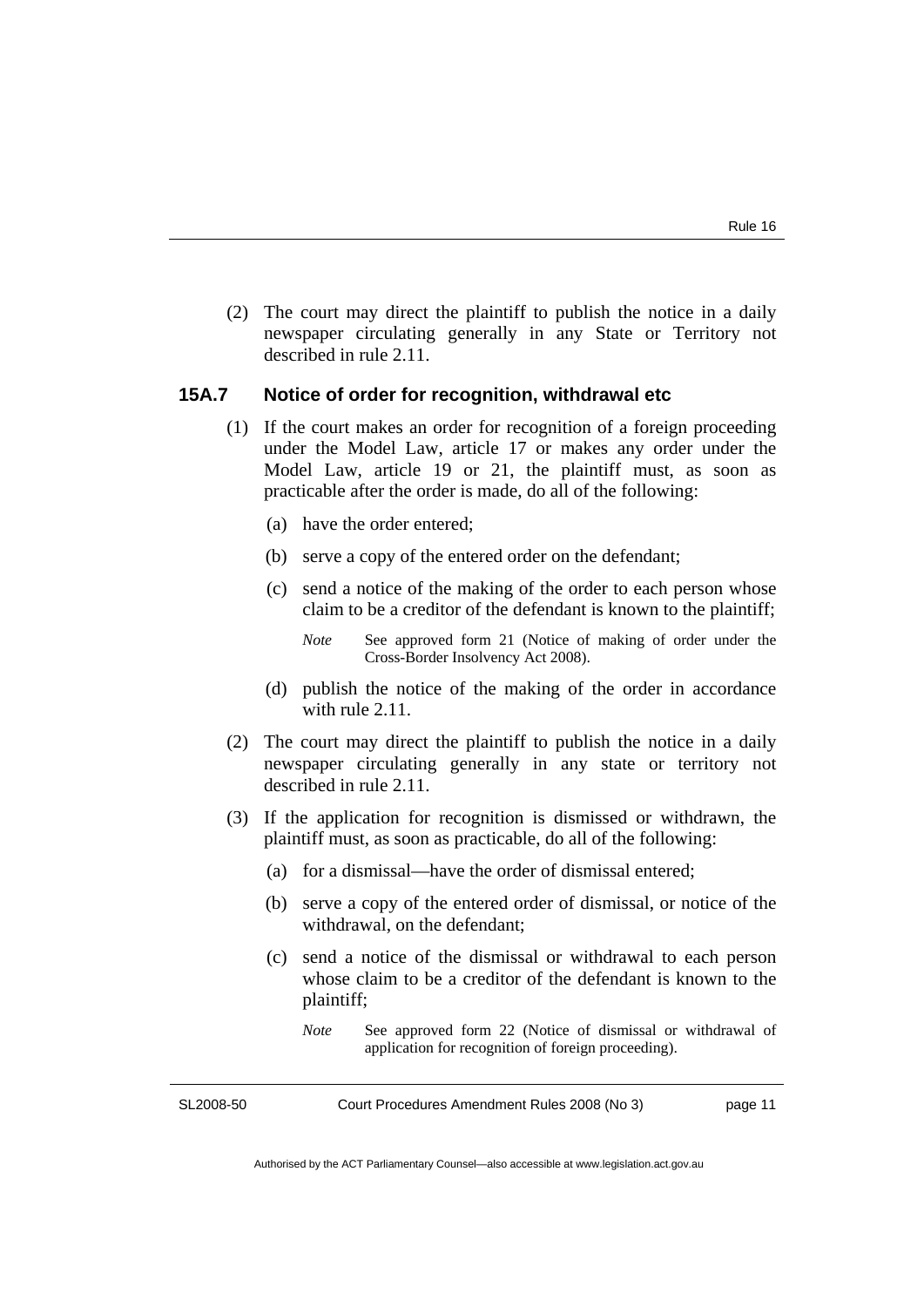- (d) publish the notice of the dismissal or withdrawal in accordance with rule 2.11.
- (4) The court may direct the plaintiff to publish the notice of the dismissal or withdrawal in a daily newspaper circulating generally in any State or Territory not described in rule 2.11.

## **15A.8 Relief after recognition**

 (1) If the court has made an order for recognition of a foreign proceeding, any application by the plaintiff for relief under the Model Law, article 21, paragraph 1 must be made by filing an interlocutory process, and any supporting affidavit.

*Note* See approved form 3 (Interlocutory process).

- (2) Unless the court otherwise orders, an interlocutory process under subrule (1) and any supporting affidavit must be served in accordance with rule 2.7 (2) but on the following people:
	- (a) the defendant;
	- (b) any person that the court directed be served with the originating process by which the application for recognition was made;
	- (c) any other person that the court directs.
- (3) A person who intends to appear before the court at the hearing of an application under subrule (1) must file and serve the documents mentioned in rule 2.9

## **15A.9 Application to modify or terminate order for recognition or other relief**

- (1) This rule applies to—
	- (a) an application under the Model Law, article 17, paragraph 4 for an order modifying or terminating an order for recognition of a foreign proceeding; and

page 12 Court Procedures Amendment Rules 2008 (No 3)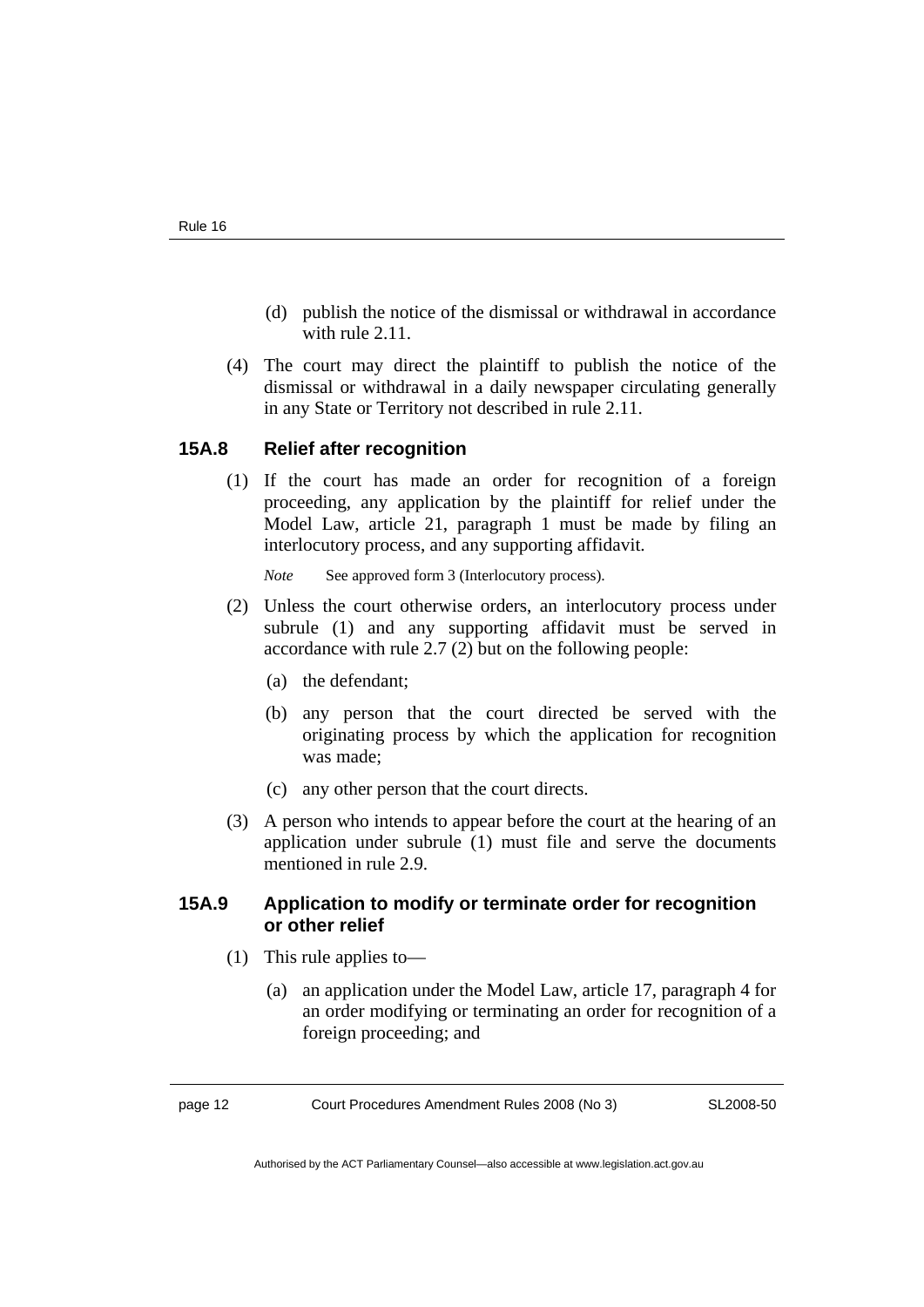- (b) an application under the Model Law, article 22, paragraph 3 for an order modifying or terminating relief granted under the Model Law, article 19 or 21.
- (2) An application mentioned in subrule (1) must be made by filing an interlocutory process.

*Note* See approved form 3 (Interlocutory process).

- (3) An interlocutory process for an application under subrule (1) and any supporting affidavit must be served on—
	- (a) for an application under subrule (1) (a)—the defendant and any other people who were served with, or filed a notice of appearance in relation to, the application for recognition; and
	- (b) for an application under subrule (1) (b)—the defendant and any other people who were served with, or filed a notice of appearance in relation to, the application for relief under the Model Law, article 19 or 21.
- (4) Unless the court otherwise orders, a plaintiff who applies for an order under subrule (1) must—
	- (a) send a notice of filing the application to each person whose claim to be a creditor of the defendant is known to the plaintiff; and
		- *Note* See approved form 23 (Notice of filing of application to modify or terminate an order for recognition or other relief).
	- (b) publish the notice of filing the application in accordance with rule 2.11.
- (5) The court may direct the applicant to publish the notice of filing the application in a daily newspaper circulating generally in any State or Territory not described in rule 2.11.
- (6) A person who intends to appear before the court at the hearing of an application under subrule (1) must file and serve the documents mentioned in rule 2.9.

SL2008-50

Court Procedures Amendment Rules 2008 (No 3)

page 13